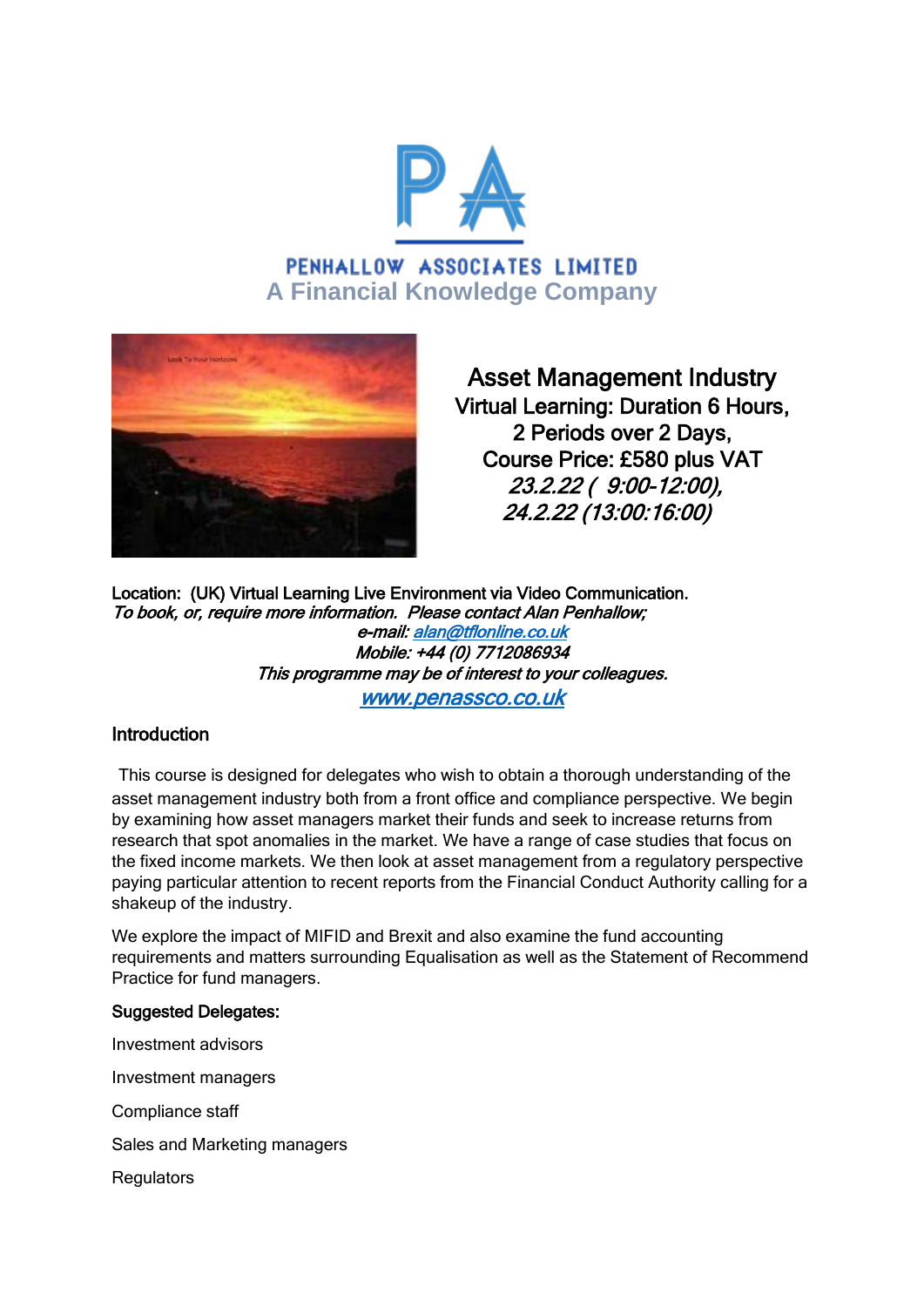# Agenda

# Front office perspective

Anomalies in the market place, Fixed Income and negative interest rates, ECB policy, Swaps, Derivatives etc. Mispricing of bonds. Foreign Exchange risk. Pricing of Funds

# Need for Regulation

Leverage Split capital funds, Depository – Overview of Structures

# **FCA**

 Overview FCA Rule book Conduct of Business for general and Insurance Role of Regulator Prudential v

 Consumer rules Basle 2 and Solvency rules Fund Structures (OEIC/UT/ACS/SICAV and locations.

Settlement of assets Depositor

### Challenges facing Asset Management Industry

 Active v passive funds, Competition and collusion, Benchmark Risk Adjusted Return on capital

# MIFID

 Fees controversy, Exchanges and reporting of trades, Impact on market, Glossary case study **Reporting** 

Of trades to regulators

# Funds benchmarking

 Funds transfer pricing, VaR Correlation, volatility - Asset types and the risks & rewards – cash and when

 it isn't cash, gilts, bonds, loan investments, property, equities, derivatives, funds of funds, commodities,

 Spot and Forward FX, SPVs etc. Managing the Risks – Risk Management Policy (techniques like VAR)

### Market Developments

 Pensions defined contribution and defined benefit Interest rates Impact on pension trustees and

Investment Advice

### Dilution/Equalisation and accounting

 Investment Accounting slides Reporting Benchmarks, charges and fund performance to Providers and **Customers**